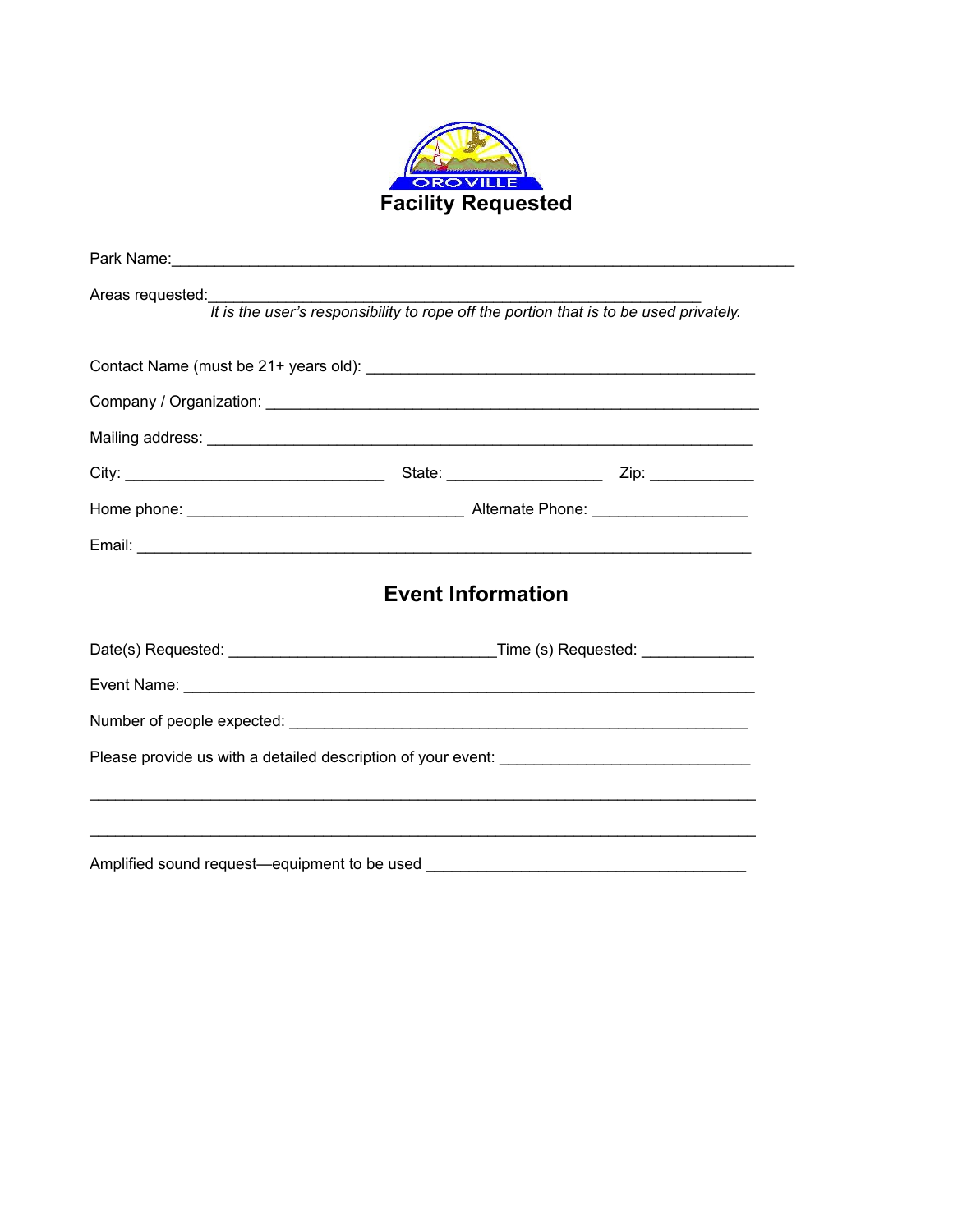

The items listed below must be submitted **AT LEAST FIVE DAYS PRIOR** to the request date, with your application, as applicable. If you are requesting a **LIQUOR PERMIT and/or amplified sound,** form and fees must be submitted **AT LEAST FIFTEEN DAYS PRIOR** to the request date**.**

| <b>Application Form</b><br>Submit completed application form with appropriate signature.<br>(Acceptance of the application does not quarantee approval of the Facility Use Permit.) |  |
|-------------------------------------------------------------------------------------------------------------------------------------------------------------------------------------|--|
| Signed "Agreement for Park Use with Indemnity, Release and Hold Harmless Provisions"                                                                                                |  |
|                                                                                                                                                                                     |  |
|                                                                                                                                                                                     |  |
| Alcohol Use Fees - if application includes alcohol request, the following must be included:                                                                                         |  |
| permit issued by State Liquor Control Board                                                                                                                                         |  |
| proof of Homeowner's Insurance / Waiver                                                                                                                                             |  |
| Dumpster rental fee (\$52.80 or \$64.94)(fees = #601 / tax = #013)                                                                                                                  |  |

This completed Facility Use Permit Application and appropriate fees/forms may be submitted by mail or in person at City Hall. Please make checks payable to: City of Oroville.

*I have reviewed the City of Oroville Park Use policies and rules and agree to abide by the terms listed. I understand that it is my responsibility to submit any required deposit with this Application, present any required permits and/or proof of insurance to the City and post required permits at my event. I assume responsibility for any damage caused or any excessive clean up needed. I hereby make application to the City of Oroville for use of City facilities and certify the information given in this application and supporting material is correct. The applicant/organization agrees to indemnify and hold harmless the City or its officers, agents, employees, from any loss, suit, or claims of any kind or nature, directly or indirectly related to or connected with any of the above activities.*

| Signature of applicant: Signature of applicant: |          |                                                                                                                                                                                                                                     | Date: <u>___________________</u> |        |  |
|-------------------------------------------------|----------|-------------------------------------------------------------------------------------------------------------------------------------------------------------------------------------------------------------------------------------|----------------------------------|--------|--|
|                                                 |          | For office use only:                                                                                                                                                                                                                |                                  |        |  |
| Receipt #                                       |          | amt \$ __________________                                                                                                                                                                                                           | Date paid                        |        |  |
|                                                 | Approved |                                                                                                                                                                                                                                     |                                  | Denied |  |
| APPROVED AS PER PARK USE REGULATIONS            |          |                                                                                                                                                                                                                                     |                                  |        |  |
| Date                                            |          | Staff Signature <u>Staff</u> Signature Staff Signature Staff Signature Staff Signature Staff Staff Staff Staff Staff Staff Staff Staff Staff Staff Staff Staff Staff Staff Staff Staff Staff Staff Staff Staff Staff Staff Staff St |                                  |        |  |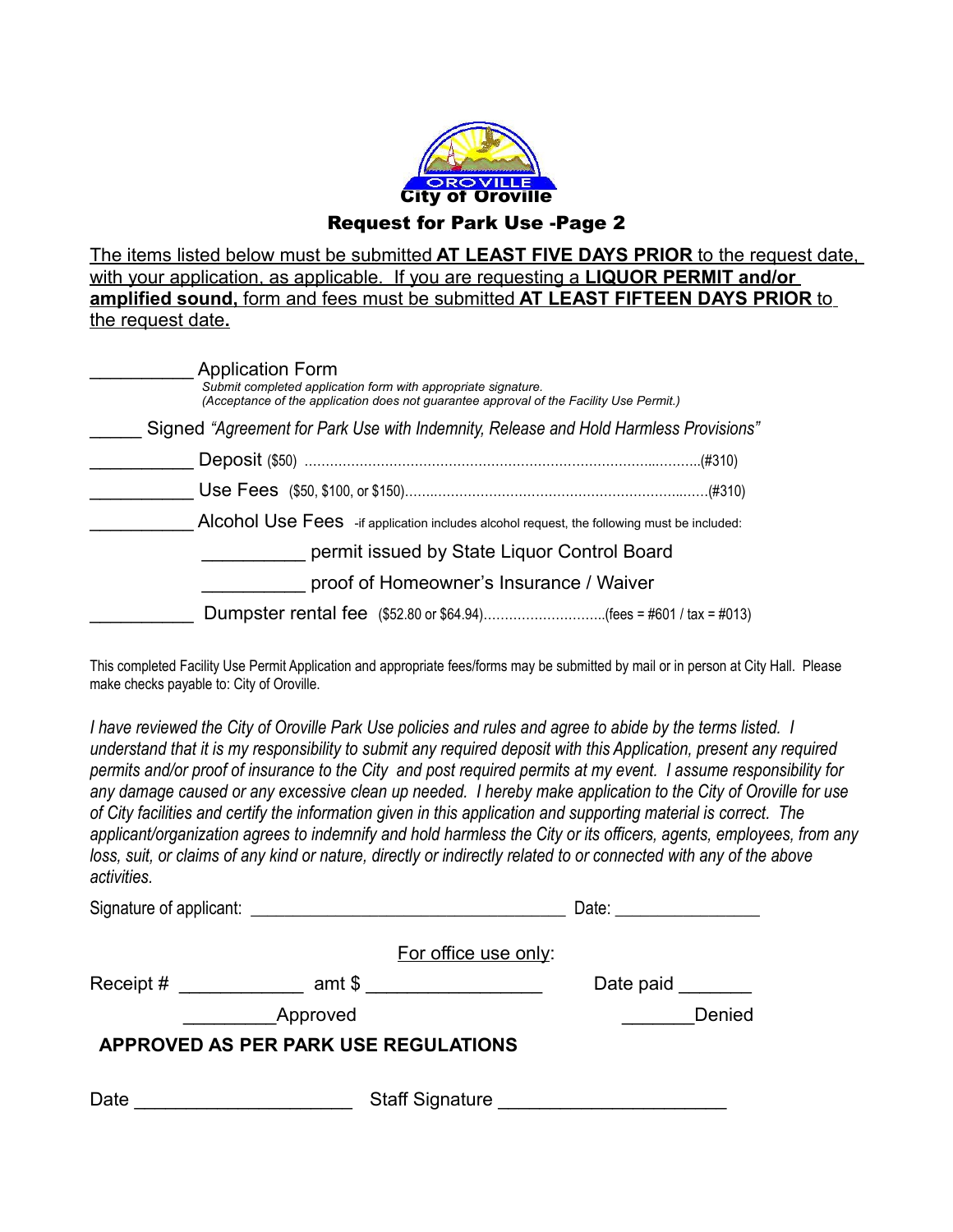

Agreement for Park Use

With Indemnity, Release and Hold Harmless Provisions

(with Insurance Provisions)

For and in consideration of the City of Oroville authorizing park use pursuant to a request previously submitted, it is hereby agreed as follows:

All litter created by this organization shall be properly disposed of and the area shall be left in a neat and clean condition.

- The City of Oroville, its officers, agents and employees are hereby knowingly released and discharged from any and all claims, actions or judgments that the organization, its officers, agents or members may have or claim to have against the City of Oroville, its agents, officers and/or employees created or in any way arising out of the use of said city park premises.
- The undersigned organization agrees to maintain in full force and effect, at its sole cost and expense and at all times during the use of said city park, a liability insurance policy to cover all liabilities for said activities in or about the city park facilities in an amount of not less than \$1,000,000. This liability policy shall name the city as an additional insured and shall cover all of the activities of the undersigned organization while in or about the park facilities and/or any activities that are related or arise out of the use of said town park in any manner, and, in addition thereto, the undersigned organization agrees that it will at all times assume liability for all activities in or about the city park facilities and the organization agrees to at all times hold the City of Oroville not liable for any liability that might arise out of or be connected with the use of the city park or in or about the city park facilities. If any liability does arise, the undersigned organization will defend the city, if any action be brought against the city, at the expense of the undersigned organization, and the undersigned organization will satisfy any judgment or judgments that might be rendered against the city if any is rendered, and will hold the town not liable on any judgment or judgments.
- This agreement has been carefully and fully read by the undersigned and the undersigned fully understand its terms and conditions and this agreement is voluntarily executed and delivered the day and year first above written and the undersigned reaffirm to the city that he or she has the full power, authority, capacity and right without limitation to bind the named organization and to execute this document for and on behalf of the undersigned organization for the intended purpose set forth herein.

The City recognizes that the undersigned individual(s) are signing only as officers and/or agents of the undersigned organization and not in their individual capacities.

IN WITNESS WHEREOF, we have set our hands the day and year first above written.

\_\_\_\_\_\_\_\_\_\_\_\_\_\_\_\_\_\_\_\_\_\_\_\_\_\_\_\_\_\_\_\_\_\_\_\_ *(name of group)*

 $\mathsf{By}$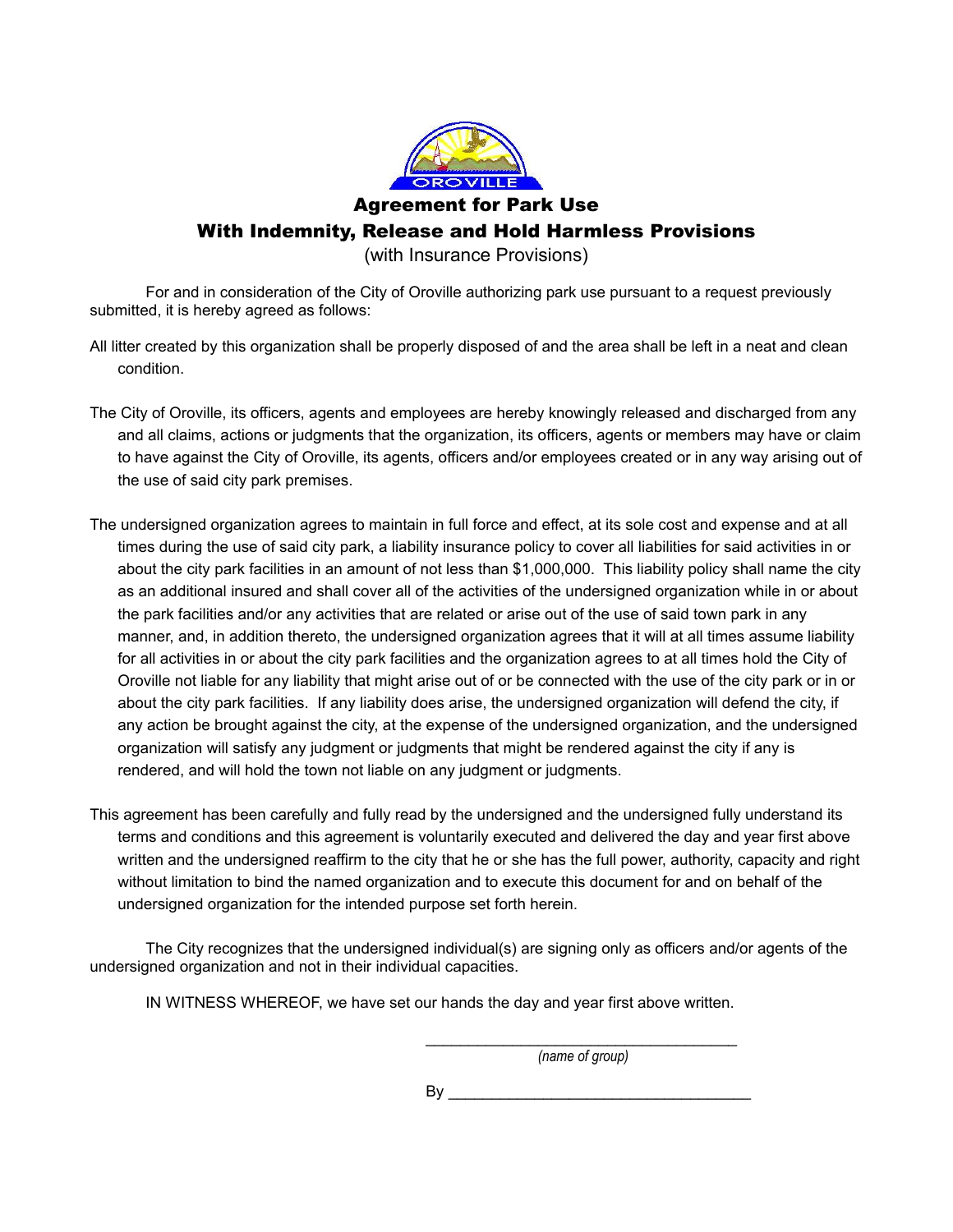*President of Organization / Individual*



## FEES & requirements for Park Use

The City of Oroville requires any group/organization requesting **private** use of a City Park to obtain a Special Event Permit. If you have any questions about this process, the application, and/or fees, please call (509) 476- 2926. IF you would like to schedule **on-going use for an athletic field**, all rules are applicable however, some fees may be waived to eligible groups / activities.

**Park Use Permits are required** for activities, functions, or events requesting scheduled use of :

City Park (behind Dales Shell and Visitor Information Center) Soccer Field Bud Clark Memorial Ballfield Henry Kniss Park (by river) Madeline Wells Park (behind library) Deep Bay Park Osoyoos Lake Veterans Memorial Park

The City of Oroville may require additional permits, insurance, and/or deposit **for certain** activities, function, or events.

### **Refundable Cleaning Deposit:**

\$50 a refundable damage deposit is required as a guarantee that the public property will be cleaned and returned to the condition in which it was found.

### **Use Fees:**

- 1. \$50 for events with attendance of 0—50 PLUS appropriate dumpster rental
- 2. \$100 for events with 51—100 PLUS appropriate dumpster rental
- 3. \$150 for events with 101—150 PLUS appropriate dumpster rental

### **Alcohol Use fee:**

\*\$25. PLUS approval by the council MUST be obtained for this privilege.

**\***A permit issued by the State Liquor Control Board must be secured.

(purchased at Washington State Liquor Store)

**\***Proof of Homeowner's Insurance / Waiver must be submitted.

### **Dumpster rental:**

**\$**20.00 delivery & pick up fee 1 yard dumpster \$28.00 (up to 75 people) 2 yard dumpster \$39.04 (over 75 people) Plus 10% utility tax

### **Loudspeaker, amplified music and public address system:**

Application must be made to City Council for approval of these sound generating activities. If approved, a written permit with any conditions shall be issued and in possession of the individuals when conducting the activity.

Use fees are limited to a portion of the park as designated on the application form. You cannot reserve the entire park. It is the user's responsibility to rope off the portion that is to be used privately.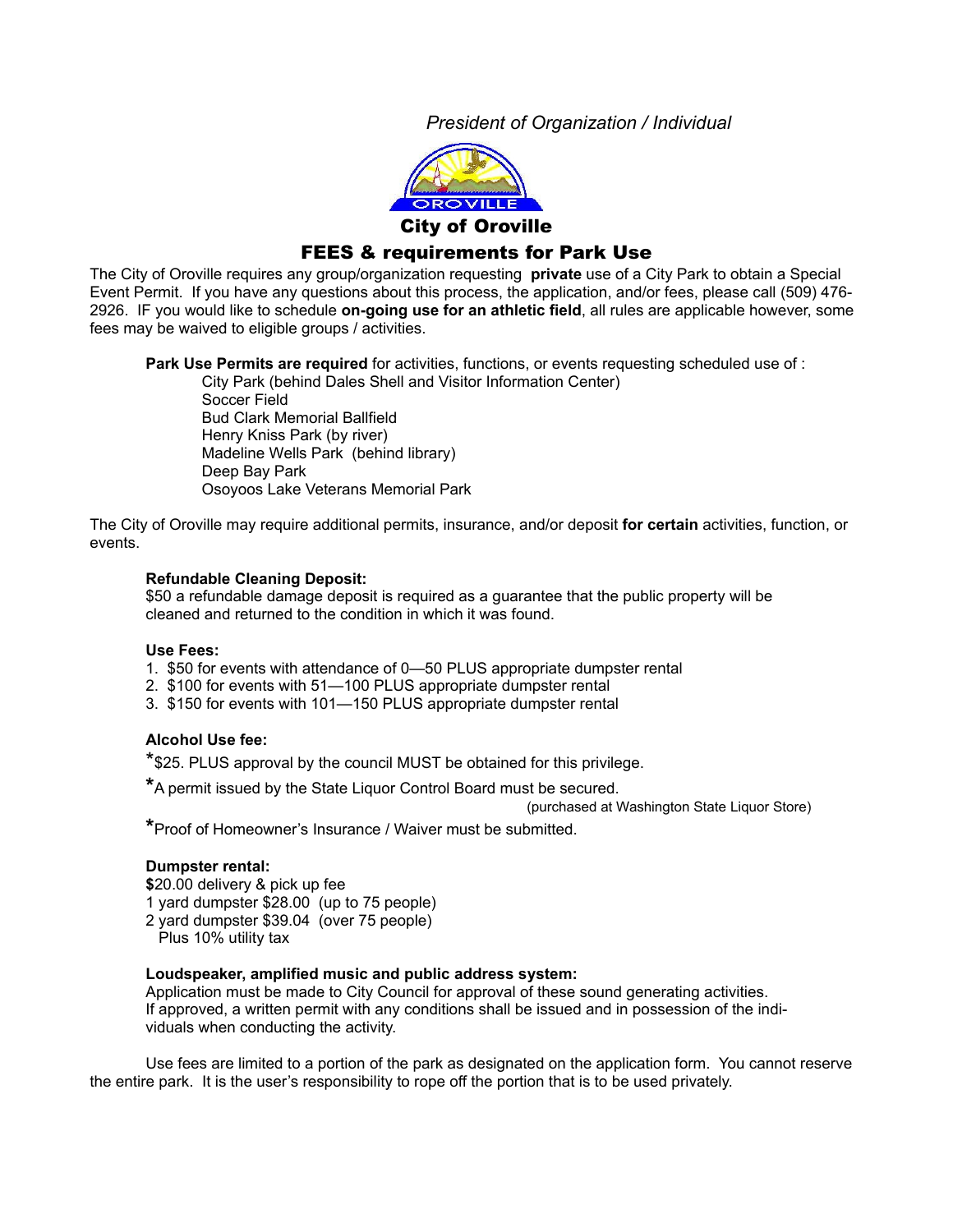

# City of Oroville General Park Rules

The following general rules shall apply within any of the existing or future City parks, presently including but not limited to: Oroville City Park, Centennial Park, Osoyoos Lake Veterans Memorial Park, Deep Bay Park, Henry Kniss Park, Bud Clark Ball fields, Madelline Wells Park, Reader Board Triangle Park, Welcome Triangle Park, and the Soccer fields:

| <b>Alcoholic</b><br><b>Beverages</b> | It is unlawful to consume any beer, wine or intoxicating liquor in any park or have possession of any open<br>container of beer, wine or intoxicating liquor in any park other than Osoyoos Lake Veterans Memorial Park<br>where such activity is allowed in campsites and picnic areas of the day use area in an inconspicuous manner.<br>Absolutely no alcohol is allowed on the swimming beach. The City council may approve conditional permits to<br>serve alcoholic beverages by organized groups at any park for events upon formal application to the City in<br>advance and approved by City Council. |
|--------------------------------------|----------------------------------------------------------------------------------------------------------------------------------------------------------------------------------------------------------------------------------------------------------------------------------------------------------------------------------------------------------------------------------------------------------------------------------------------------------------------------------------------------------------------------------------------------------------------------------------------------------------|
| <b>Amplified</b><br>Music /<br>Sound | oudspeakers, amplified music, and public address system may be permitted only by a valid permit obtained.<br>through application and approval by City Council. The permit shall be in possession of the individuals when<br>conducting the sound generating activity.                                                                                                                                                                                                                                                                                                                                          |
| <b>Animals</b>                       | All dogs or other animals must be on a leash. No public nuisance allowed. Clean up after pets is required.<br>Dogs and all other animals prohibited on all designated swimming beaches.                                                                                                                                                                                                                                                                                                                                                                                                                        |
| <b>Boats</b>                         | Boats must be removed from water for overnight storage, as moorage is not provided.<br>Launch fees are required.                                                                                                                                                                                                                                                                                                                                                                                                                                                                                               |
| <b>Closing time</b>                  | It is unlawful to remain in any park after the posted closing time except for campers where camping is approved.                                                                                                                                                                                                                                                                                                                                                                                                                                                                                               |
| Commercial<br>activities             | Conditionally prohibited, except for council approved, negotiated agreements.                                                                                                                                                                                                                                                                                                                                                                                                                                                                                                                                  |
| Firearms &<br><b>Fireworks</b>       | The discharge of any firearm and/ or fireworks is strictly prohibited, except those types and during those times<br>specifically allowed.                                                                                                                                                                                                                                                                                                                                                                                                                                                                      |
| Fowl,<br>birds,<br>animals           | It is unlawful to tease, annoy, disturb, molest, catch, injure, kill, throw any object of any kind or strike with any<br>object, any animal, bird, or fowl. It is unlawful to feed any fowl within City parks.                                                                                                                                                                                                                                                                                                                                                                                                 |
| <b>Glass</b><br>containers           | It is unlawful to use, carry or deposit any glass receptacle or container of any kind in or on the beach access and<br>children play areas of the parks.                                                                                                                                                                                                                                                                                                                                                                                                                                                       |
| Grass,<br>Plants,<br><b>Foliage</b>  | It is unlawful to cut, damage or destroy any park trees, shrubs or plants, including grass, unless done so by<br>authorized park personnel.                                                                                                                                                                                                                                                                                                                                                                                                                                                                    |
| Littering                            | It is unlawful to scatter, leave, break or strew any bottles, glass, paper, garbage or debris, or throw the same into<br>any natural water body from any park, dock or facility, or deposit the same in any place other than designated<br>trash receptacles provided for that purpose.                                                                                                                                                                                                                                                                                                                        |